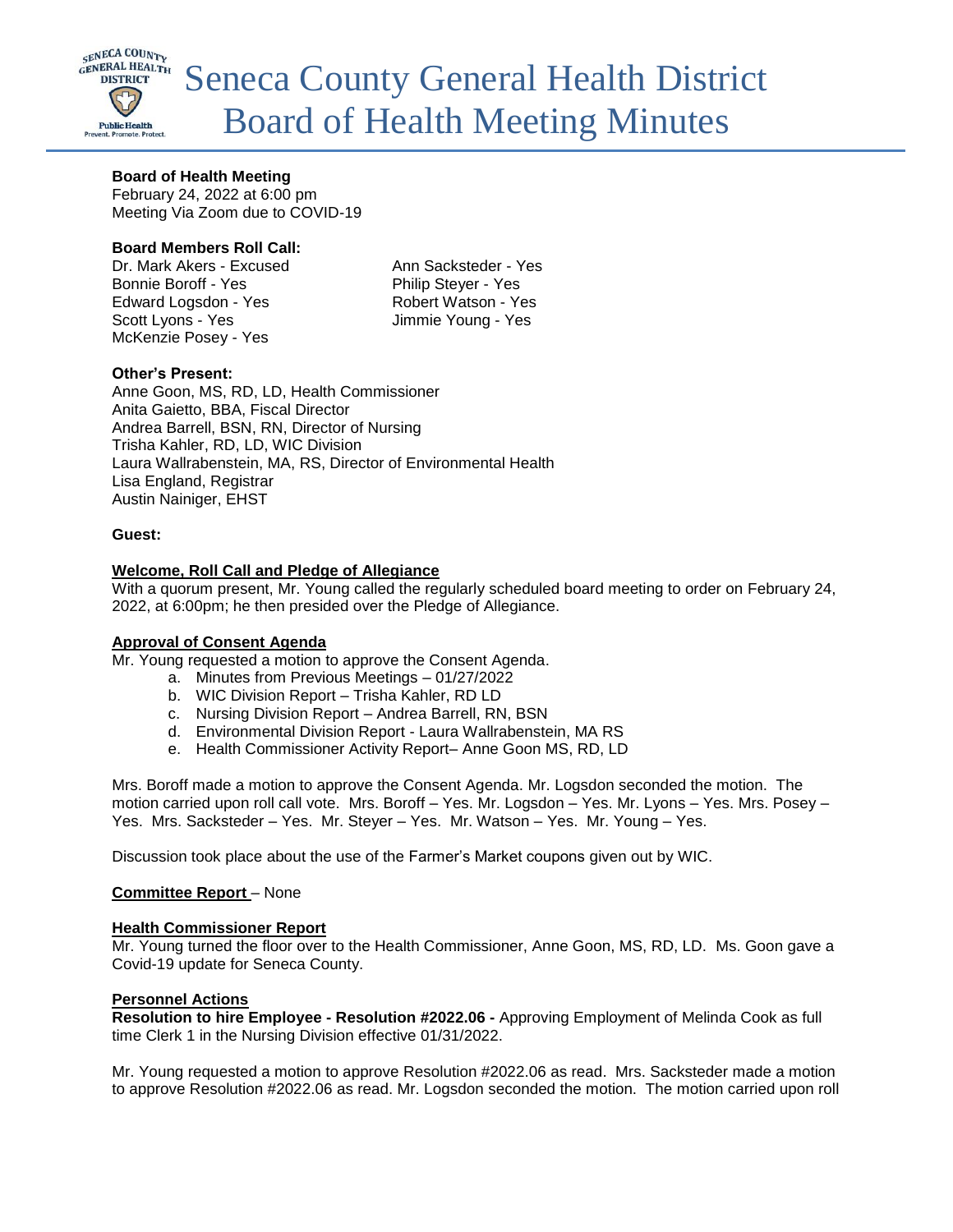call vote. Mrs. Boroff – Yes. Mr. Logsdon – Yes. Mr. Lyons – Yes. Mrs. Posey – Yes. Mrs. Sacksteder – Yes. Mr. Steyer – Yes. Mr. Watson – Yes. Mr. Young – Yes.

Mr. Young announced the resignation of Moselle Rider, Case Investigator/Public Health Nurse 1 effective 02/23/2022.

#### **Policy Action** - None

### **Condemnation**

Mrs. Wallrabenstein presented the following properties for condemnation.

- 1. 106 S. Adams St. Fostoria, Ohio 44830
- Owned by William Geckle same address

Mr. Young requested a motion to approve the condemnation of the presented property. Mr. Lyons made a motion to approve the condemnation of the presented property. Mr. Steyer seconded the motion. The motion carried upon roll call vote. Mrs. Boroff – Yes. Mr. Logsdon – Yes. Mr. Lyons – Yes. Mrs. Posey – Yes. Mrs. Sacksteder – Yes. Mr. Steyer – Yes. Mr. Watson – Yes. Mr. Young – Yes.

# **Rescind Condemnations** – None

### **Financial Transactions**

#### **Financial Report**

The Monthly Financial Report for January 2022 shows revenue for the month of \$713,732.91 and revenue year to date of \$713,732.91. Expenses for the month were \$472,890.08 and year to date expenses totaled \$472,890.08.

Mr. Young requested approval of the Monthly Financial Report for January 2022. Mrs. Sacksteder made a motion to approve the Monthly Financial Report for January 2022. Mr. Watson seconded the motion. The motion carried upon roll call vote. Mrs. Boroff – Yes. Mr. Logsdon – Yes. Mr. Lyons – Yes. Mrs. Posey – Yes. Mrs. Sacksteder – Yes. Mr. Steyer – Yes. Mr. Watson – Yes. Mr. Young – Yes.

## **Expenditures**

Mr. Young requested approval of the previous month's expenditures. Mrs. Sacksteder made a motion to approve the expenditures as presented. Mrs. Posey seconded the motion. The motion carried upon roll call vote. Mrs. Boroff – Yes. Mr. Logsdon – Yes. Mr. Lyons – Yes. Mrs. Posey – Yes. Mrs. Sacksteder – Yes. Mr. Steyer – Yes. Mr. Watson – Yes. Mr. Young – Yes.

#### **Out of County Meetings/Travel** – None

#### **Out of State Travel**

Mr. Young requested a motion to approve the Out of State Travel request provided in the board packets. Mrs. Posey made a motion to approve the Out of State Travel request. Mr. Logsdon seconded the motion. The motion carried upon roll call vote. Mrs. Boroff – Yes. Mr. Logsdon – Yes. Mr. Lyons – Yes. Mrs. Posey – Yes. Mrs. Sacksteder – Yes. Mr. Steyer – Yes. Mr. Watson – Yes. Mr. Young – Yes.

#### **Advances/Repayments/Transfers**

Mr. Young requested a motion to approve Advances, Repayments, and Transfers List provided in board packets. Mr. Logsdon made a motion to approve the Advances, Repayments, and Transfers List. Mr. Steyer seconded the motion. The motion carried upon roll call vote. Mrs. Boroff – Yes. Mr. Logsdon – Yes. Mr. Lyons – Yes. Mrs. Posey – Yes. Mrs. Sacksteder – Yes. Mr. Steyer – Yes. Mr. Watson – Yes. Mr. Young – Yes.

## **Supplements** – None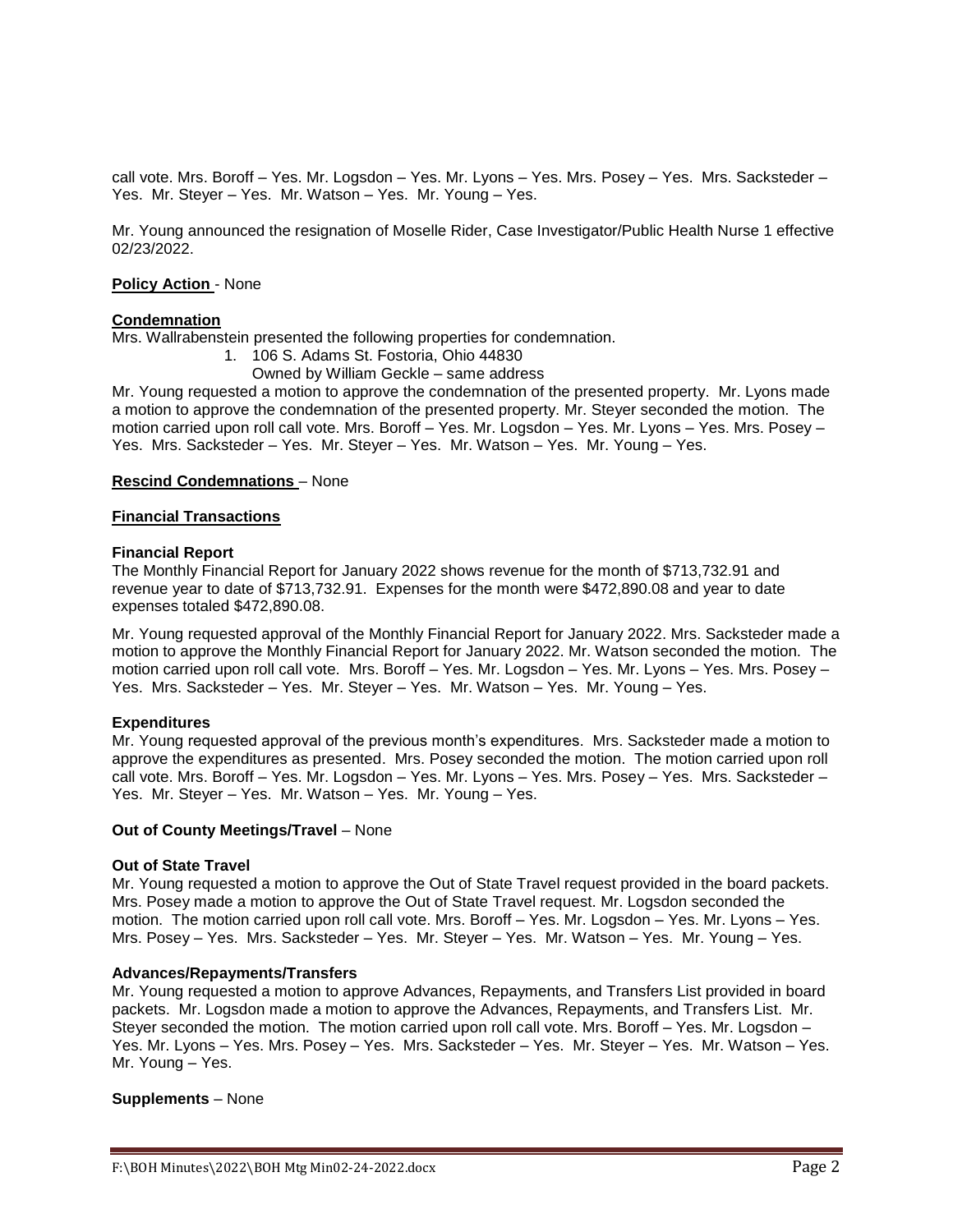### **Resolutions** – None

### **OABH Membership**

Mr. Young turned the floor over to Anne Goon to explain about the Ohio Association of Boards of Health Membership.

Mr. Young requested a motion to approve the OABH Membership. Mrs. Sacksteder made a motion to approve the OABH membership. Mrs. Boroff seconded the motion. The motion carried upon roll call vote. Mrs. Boroff – Yes. Mr. Logsdon – Yes. Mr. Lyons – Yes. Mrs. Posey – Yes. Mrs. Sacksteder – Yes. Mr. Steyer – Yes. Mr. Watson – Yes. Mr. Young – Yes.

## **Contracts and Agreements**

Mr. Young requested a motion to approve the following contracts:

- 1. Geophyta, Inc., for home sewage treatment systems soil evaluation and system design (Schock property**),** 02/10/2022-03/26/2022, not to exceed \$2,620.00 (payer)
- 2. Geophyta, Inc., for home sewage treatment systems soil evaluation and system design (Hossler property**),** 02/10/2022-03/26/2022, not to exceed \$2,920.00 (payer)
- 3. Geophyta, Inc., for home sewage treatment systems soil evaluation and system design (Hamons property**),** 02/10/2022-03/26/2022, not to exceed \$2,920.00 (payer)
- 4. Geophyta, Inc., for home sewage treatment systems soil evaluation and system design (Godfrey property**),** 02/10/2022-03/26/2022, not to exceed \$2,920.00 (payer)

Mr. Watson made a motion to approve the contracts. Mrs. Sacksteder seconded the motion. The motion carried upon roll call vote. Mrs. Boroff – Yes. Mr. Logsdon – Yes. Mr. Lyons – Yes. Mrs. Posey – Yes. Mrs. Sacksteder – Yes. Mr. Steyer – Yes. Mr. Watson – Yes. Mr. Young – Yes.

Mr. Young requested a motion to approve the following contract:

1. Youth Center Medical Services contract – for medical and health care services for the Seneca County Youth Center -- \$36.00 per hour for medical and health care services provided by BOH nurses; if Medical Director must make a visit to provide services - \$125.00 per hour, contract not to exceed \$19,330.00 – 3/1/22 through 12/31/22(payee)

Mrs. Boroff made a motion to approve the contract. Mr. Lyons seconded the motion. The motion carried upon roll call vote. Mrs. Boroff – Yes. Mr. Logsdon – Yes. Mr. Lyons – Yes. Mrs. Posey – Yes. Mrs. Sacksteder – Yes. Mr. Steyer – Yes. Mr. Watson – Yes. Mr. Young – Yes.

Mr. Young requested a motion to approve the following agreement:

1. Public Entities Pool of Ohio for annual liability insurance – 03/01/2022 – 02/28/2023 for liability insurance limit of \$2,000,000.00 - \$11,637.00 **Optional** increases - \$3,000,000.00 coverage – additional \$1,139.00; \$4,000,000.00 coverage – additional \$2,433.00; \$5,000,000.00 coverage – additional \$3,631.00(payer)

Mr. Logsdon made a motion to approve the agreement for \$3,000,000.00 liability insurance coverage from 03/01/2022 – 02/28/2023 for \$12,776.00. Mr. Steyer seconded the motion. The motion carried upon roll call vote. Mrs. Boroff – Yes. Mr. Logsdon – Yes. Mr. Lyons – Yes. Mrs. Posey – Yes. Mrs. Sacksteder – Yes. Mr. Steyer – Yes. Mr. Watson – Yes. Mr. Young – Yes.

Mr. Young requested a motion to approve the following contract:

1. Schneider Downs & Co, INC for timekeeping software and support, effective upon signatures for 12 months, not to exceed \$6,225.00(payer)